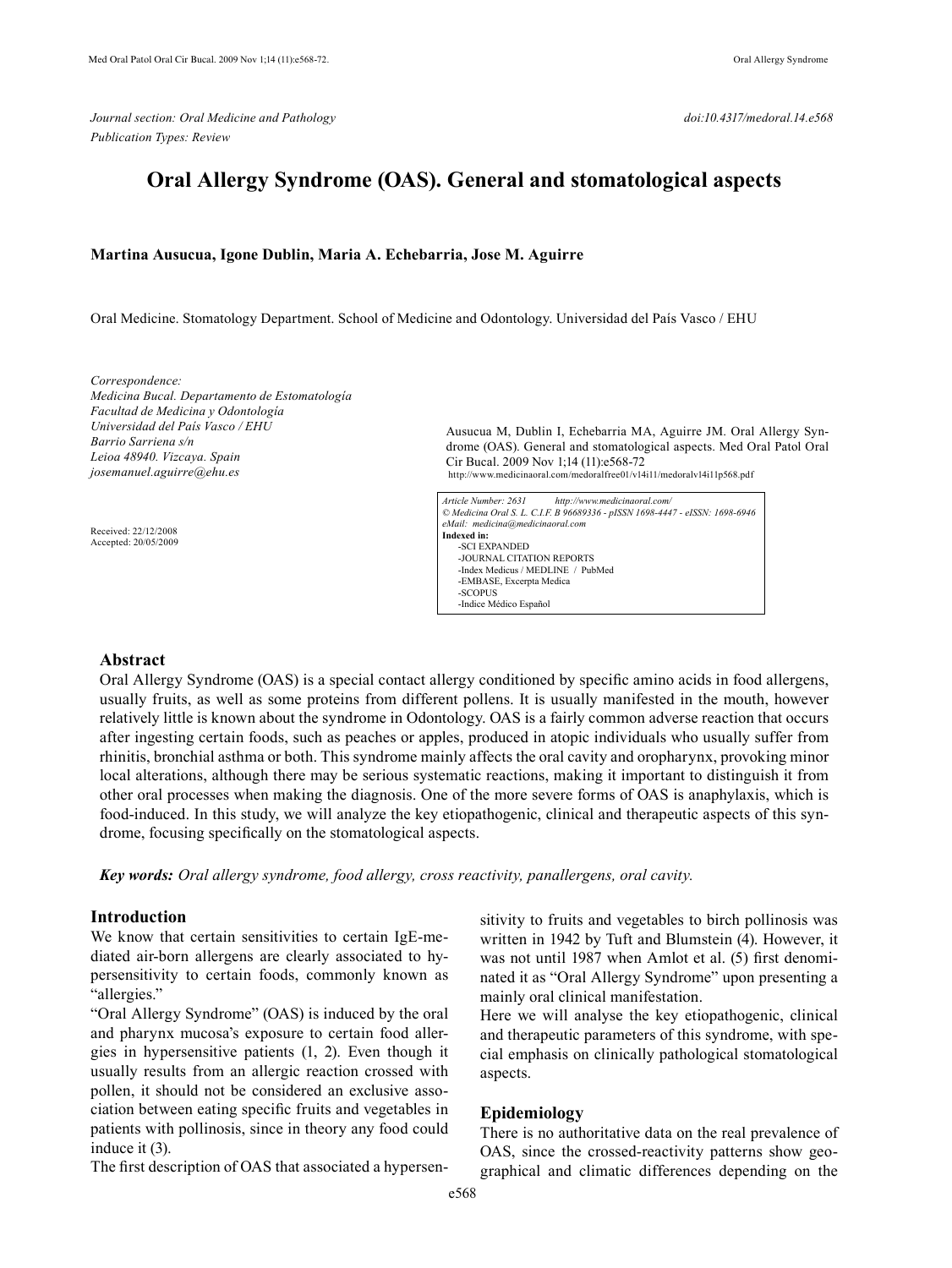exposure to inhaled and ingested allergens. In central and northern Europe, allergies to fruits in the rosaceae family are closely associated to birch tree pollinosis, even though it is also associated to grass or ragweed pollen (North America) or wormwood (Europe) or cedar (Japan) (6).

Twenty-six to 40% of adults with pollen allergies (birch, grass and wormwood) present OAS; with the opposite occurring with patients with rosaceae fruit allergies (7, 8). A study carried out in Spain (9) notes that more than 80% of people allergic to peaches are allergic to pollen.

For the majority of patients, OAS is usually always preceded by hay fever and tends to occur more often in children and adults. Some studies (10) have noted that it is more frequent in females.

### **Etiopathogenic aspects**

In food allergies, we must distinguish between an "*adverse reaction to food"* which would be an abnormal clinical response attributed to the ingestion, contact or inhalation of food or additive; and a "*food allergy,*" which is a hypersensitive reaction mediated or not by IgE antibodies, resulting from ingesting, contact or inhalation of a food or additive (11).

IgE-mediated allergies may be expressed via an immediate gastrointestinal hyper-sensitivity that encompasses anaphylaxis and immediate enteropathy, or as an oral allergy syndrome (OAS).

OAS is a type II, IgE-mediated allergic reaction that implicates fruits and vegetables and whose immunological base is the development of specific IgE antibodies against proteins. These proteins fulfil basic functions in vegetables, so are widespread and highly preserved in the vegetable kingdom, converting them into "panallergens" responsible for immunological reactivity amongst vegetables and the allergic associations to different pollens and even latex (12). The base of OAS is the existence of IgE anti-bodies that jointly recognise specific pollen and fruit allergens, rarely manifested in patients without a previous sensitivity to pollen (3). The sensitivity to food allergies may also occur in newborns via the placenta or inhalation in genetically predisposed adults.

In Figure 1 we present a diagram of the key steps of this immunological reaction. The foods associated with OAS and related to different types of pollen appear on Table 1.

Vegetable panallergens are implicated in the vegetables defence mechanism when confronting plagues and pathogens because of their antifungal and anti-parasitic or antibacterial properties, or they may be reserve proteins accumulated in its seeds. The most common are the allergens with *Bet v 1*, *profilins* and *lipid transport proteins* (LTP) (8,13).



**Fig. 1.** Diagram of the cellular response in the sensitisation and allergic reaction with food allergens.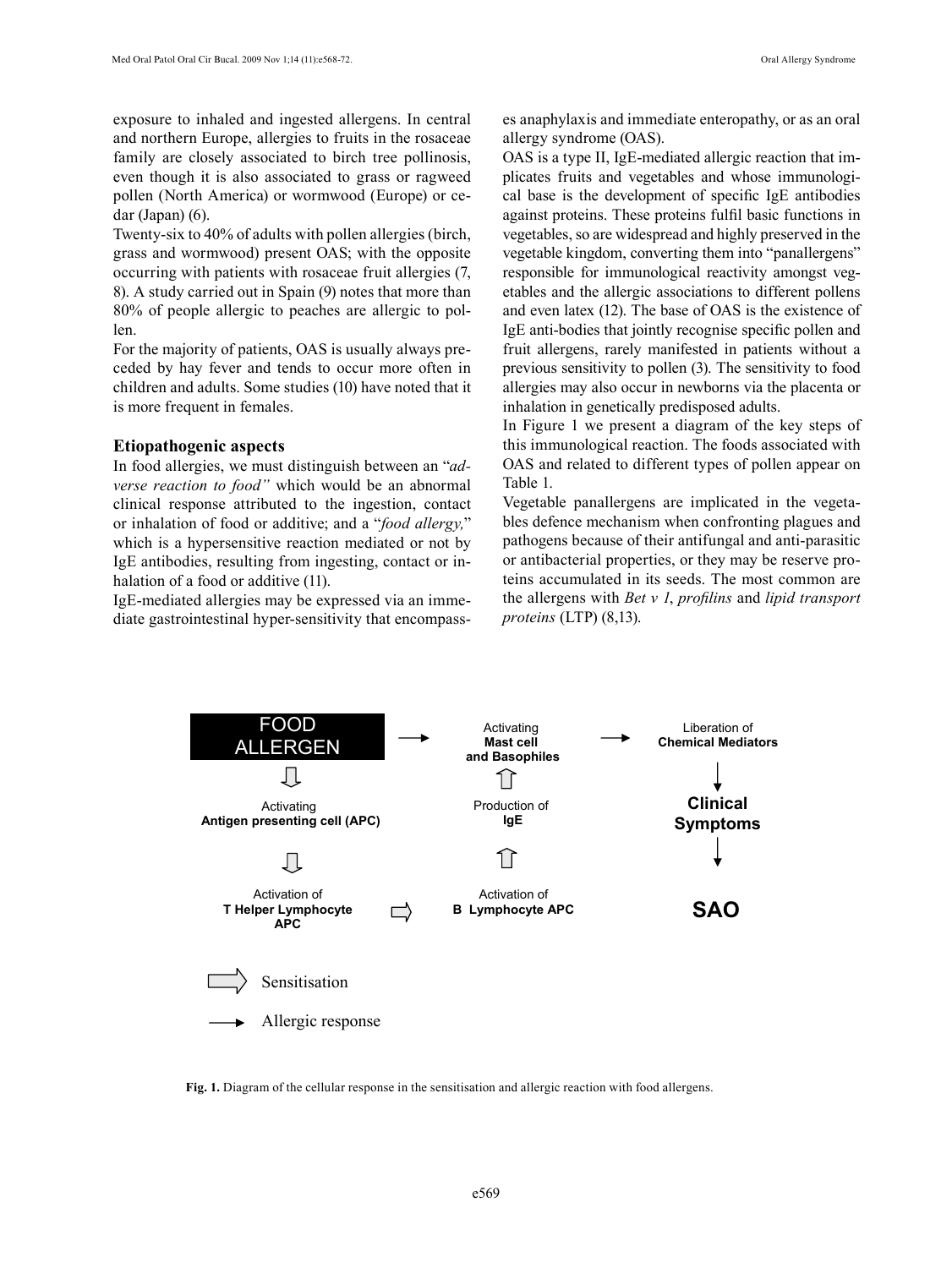| <b>POLLEN</b>   | <b>FRUIT</b>        |                               | <b>VEGETABLE</b> |          | <b>NUTS</b> |        |
|-----------------|---------------------|-------------------------------|------------------|----------|-------------|--------|
|                 |                     |                               | Celery           | Potato   |             |        |
| <b>BIRCH</b>    | Kiwi                | Peach<br>Nectarine<br>Apricot | Carrot           | Tomato   |             |        |
|                 |                     |                               | Parsnip          | Pepper   |             |        |
|                 | Apple               |                               | Parsley          | (green)  | Hazelnut    | Almond |
|                 | Pear                |                               | Dill             | Lentils  | Walnut      |        |
|                 | Plum                | Cherry                        | Cumin            | Peas     |             |        |
|                 |                     |                               | Cilantro         | Beans    |             |        |
|                 |                     |                               | Fennel           | Peanuts  |             |        |
| <b>RAGWEED</b>  | Banana              | Honey                         | Squash           | Cucumber |             |        |
|                 | Watermelon          | Dew                           |                  |          |             |        |
| <b>WEEDS</b>    | Melon               | Orange                        |                  |          |             |        |
|                 | Watermelon          | Kiwi                          |                  |          |             |        |
|                 | Tomato              |                               |                  |          |             |        |
| <b>WORMWOOD</b> | Apple<br>Watermelon | Melon                         | Celery           | Carrot   |             |        |
| PARIETARIA      | Cherry              | Melon                         |                  |          |             |        |

**Table 1.** Types of food and pollen associated to OAS (2).

The *Bet v 1* family is a group of defence proteins that behave like major allergens in patients in Northern and Central Europe, with vegetable allergies in combination with birch tree pollinosis. These are labile proteins, easy degradable by digestive enzymes and commonly associated to local and minor symptoms. *Profilins* are proteins highly conserved in eukaryotic organisms that are probably implicated in the transmission of signals and the organisation of the cytoskeleton. For vegetable allergies in patients allergic to birch tree pollen in Northern and Central Europe, profilin behaves like a minor allergen, even though the allergy to rosaceaes combined with pollinosis (gramineaes) in patients in Spain is a serious allergy (14).

*Lipid transport proteins* (LTP*)* are major allergens implicated in rosaceaes fruit allergies in patients around the Mediterranean not used to birch tree pollen (15). These proteins are highly resistant to digestive enzymes and thermal treatments, which explains what maintains their allergenic activity in drinks and processed foods (juice, beer). They may be associated to severe systemic symptoms and may provoke hypersensitivity in nonpollinosis patients (16).

#### **Clinical aspects**

The allergic reaction in OAS normally occurs immediately and may occur as soon as the fruit or vegetable is in contact with the oral mucosa. The symptoms often start after a few minutes (maximum one hour), affecting almost exclusively the anatomical regions that enter in contact with the food, generally the oropharynx.

Overall, it is under control quickly and is not usually severe. However, there are cases that it may come accompanied by more severe local and even systemic symptoms.

The oropharynx symptoms include tingling, irritation and/or swelling of the oropharynx; oedemas of the oral mucosa, itching and burning lips, tongue, palate and oropharynx (Fig.2).

Extra-oral affectation is generally on the face and neck with hives, atopic dermatitis, itching of the ears and a runny nose, oral itching, tearing, periorbital oedema, retractions without respiratory obstruction and sneezing (2).

On certain occasions there may be systematic clinical symptoms like: Nauseas, vomiting, stomach aches and diarrhoea, general eczema, asthma, hives, laryngeal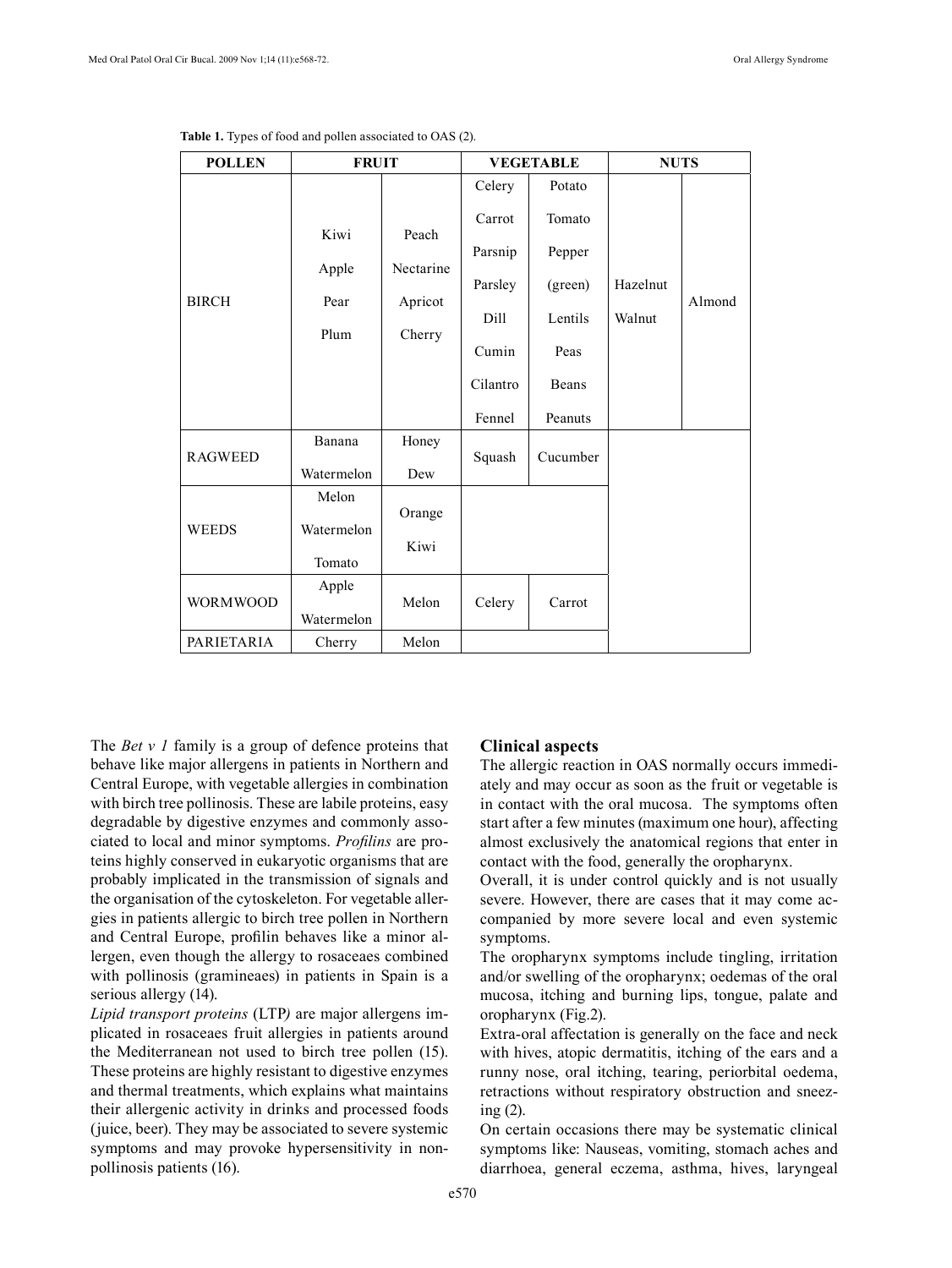

**Fig. 2.** Asthmatic patient with OAS. Swelling of the tongue and itching after eating a peach.

oedema or even in isolated cases, anaphylactic shock (10,17,18).

OAS may occur during any part of the year, but is often worsened during the season of the pollen instigating it. Cooked, canned or processed fruits and/or vegetables do not generally unleash the symptoms; this along with the fact that it does not produce symptoms below the oropharynx suggests that the majority of the allergenic proteins are altered by the heat and or digestive processes (1).

## **Diagnostic data**

A medical history of pollinic allergies and contact with the food provoking them, usually fruit, are the fundamental elements in the clinical diagnosis of this syndrome.

In patients with allergies to air-born particles, the appearance of oral itching or tingling after eating fresh fruit or vegetables is enough to suspect OAS. This is why the medical history must be comprehensive; especially to make sure that it is not a more important allergic problem (1). In patients with allergies to pollen we must ask about the intensity of the symptoms during more active periods, the duration of these allergies in previous years and at what age the pollen-food allergy began. We must also include the type of symptoms that the food triggers, looking to see if they are exclusively around the mouth, in the zone of contact or affecting other distant organs. Finally, it is important to include the time that has passed between the ingestion and the appearance of the symptoms.

An important test in diagnosing food allergies is a controlled double-blind provocation with a placebo, even though it presents multiple problems for OAS. One problem is that the excipient and taste disguise may provoke the loss of the foods´ allergenic properties. But the food implicated must be administered naturally, not dehydrated, freeze-dried or in pills, since contact with the oral mucosa is necessary to induce the symptoms (19). Finally, due to the severity of the symptoms in some patients, this test could be potentially dangerous.

The skin tests to determine immediate hypersensitivity will complement the clinical diagnosis of OAS. The *skin prick test* (SPT) is performed with commercial extracts of pollens and food on the forearm or the back, measuring the 15 minutes, and are considered positive if they are greater than 2 mm of the negative control sample (2,20). The commercial extracts do not appear as good as when fresh. One of the inconveniences of the skin prick test is the prevalence of false positives and false negatives, and that some of the medications like antihistamines may alter them (21,22).

We must also perform analytical determinations: Complete blood count, total IgE and IgE serum antibodies. The valuation of total IgE allows us to identify atopic patients, without locating a specific allergen (23). IgE serum antibodies can be analysed via radioimmunoassay (RIA), Enzyme-linked immunosorbent assay (ELISA) or chemiluminescence or a radioallergosorbent test (RAST). The RAST test is performed by inhaling pollinic allergens (grass, birch tree…) and food allergens (apple, peach, pear, tomato, potato, carrot, celery, peanut, hazelnut, melon, almond, banana and oranges). Apart from the problems interpreting the results, other inconveniences in these diagnostic tests include their high costs and false positives.

OAS may be confused with other oral pathologies due to the lack of specificity of the current symptom complex. This is why a differential diagnosis must be performed against viral infections (herpetic), recurrent aphthae, erythema multiforme, physical or chemical burns, contact allergies to other substances (toothpaste, odontological material, etc.).

Some serious forms of OAS may present itself as an unspecific ulcer-membranous stomatitis, either as isolated canker sores or in more specific cases with multiple oropharynx affections (23).

As previously noted, in cases of OAS, a history with pollen allergies and contact with food are key.

## **Treatment and prognosis**

The easiest, safest and cheapest way to treat OAS consists in avoiding fruits and/or vegetables that unleash it (1,2). Since many of the immunogenic proteins in fruits and/or vegetables are unstable (heat-labile), patients will tolerate food cooked and canned well, and fresh or raw foods badly.

Many of the more immunogenic proteins are mainly or exclusively found on the fruit/vegetable's skin, and less so in its flesh, so simply peeling them is not a complete safety measure (2).

In minor, local disorders, simply avoiding repeated contact is enough to resolve the case. If isolated ulcers exists, a topical corticoid may be applied (triamcinolone 0.1% or fluocinolone 0.05%) until resolved.

In disorders established from mediated-IgE with sys-